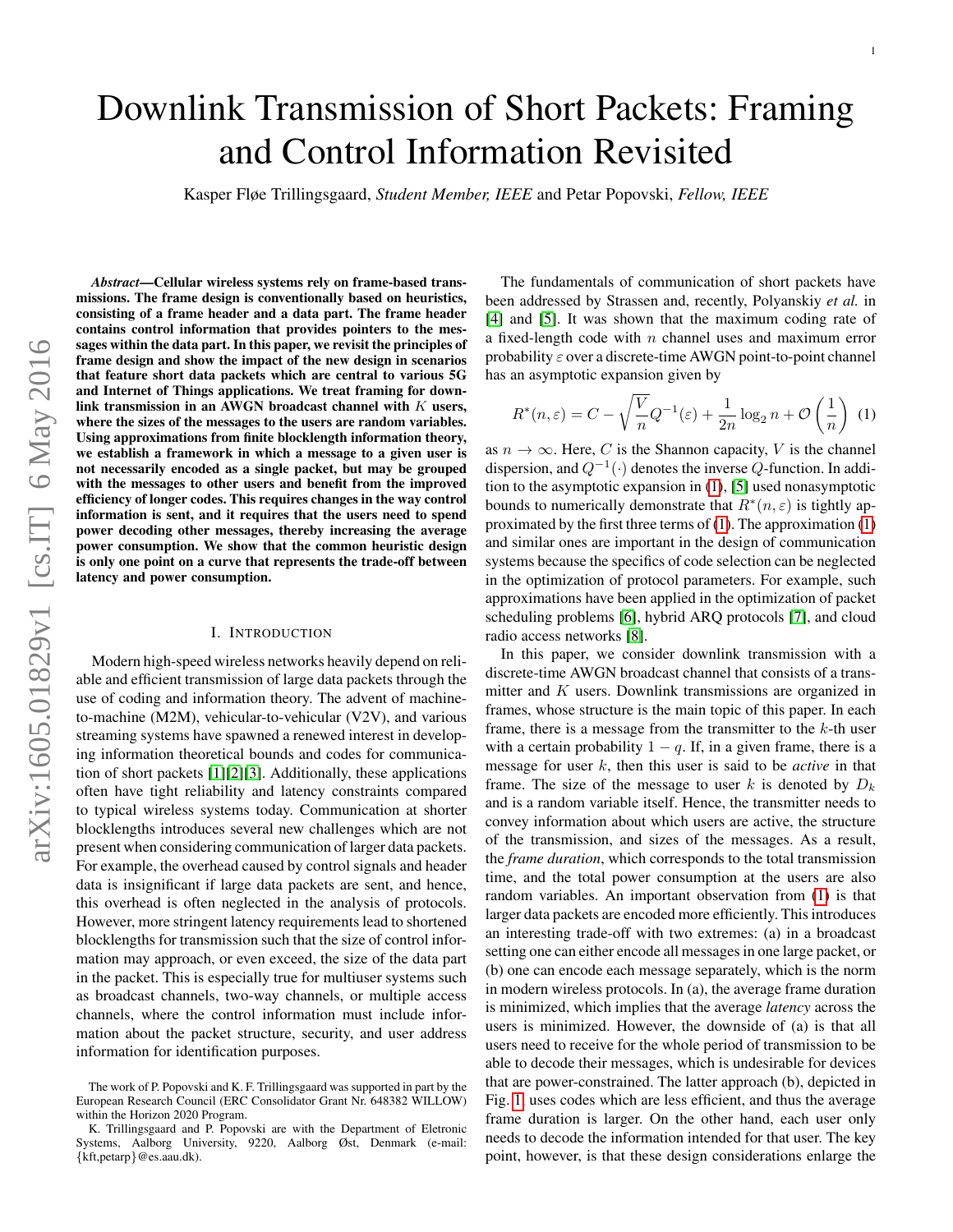space of feasible protocols and enable the protocol designer to seek a trade-off between frame duration (latency) and power consumption at the users. Despite this trade-off, practically all wireless systems solely use the extreme approach (b).

*Contribution:* The purpose of this paper is to revisit the way a downlink frame is designed when it contains short packets. Specifically, it aims at exploring the trade-off between the average frame duration and the average power consumption at the users. Instead of using a traditional frame structure, we enlarge the design space for a frame by doing the following: the users are divided into groups that may depend on the realization of the message sizes and the messages of each group are jointly encoded using optimal channel codes. We analyze the problem using asymptotic expansions similar to [\(1\)](#page-0-0), and we find a lower bound for the trade-off curve. Next, we introduce three protocols: (a) a genie-aided protocol with performance close to the lower bound, (b) protocol with a fixed message that works for the case in which each message has either the size 0 or  $\alpha \in \mathbb{N}$  bits, and (c) a protocol with variable message sizes, where the message sizes are distributed according to a probability mass function  $P_D$  with finite and nonnegative integer support. The protocols (b) and (c) both convey enough control information to make them practically usable. Our numerical results demonstrate trade-offs which are particularly interesting when the message sizes are small.

*Organization:* Section [II](#page-1-1) introduces the finite blocklength approximations and bounds for optimal channel codes while the system model is introduced in Section [III.](#page-2-0) Section [IV](#page-3-0) presents a lower bound for the average power at each user expressed as a function of the average frame duration. Section [V](#page-5-0) provides some concrete protocol designs, which are subsequently compared with the lower bound. Finally, numerical examples are presented in Section [VI](#page-6-0) and Section [VII](#page-7-0) concludes the paper.

*Notation:* Vectors are denoted by boldface letters (e.g., x) while their entries are denoted by roman letters (e.g.,  $x_i$ ). We denote the  $n$ -dimensional all-zero vector and all-one vector by  $\mathbf{0}_n$  and  $\mathbf{1}_n$ , respectively. We denote by  $\overline{\mathbf{0}}_i^n(x)$  the *n*-dimensional vector with  $x$  in the  $i$ -th entry and zeroes in the rest. We let ⊕ denote the concatenation of two bit string, e.g., for a ∈  $\{0,1\}^n$  and  $\mathbf{b} \in \{0,1\}^m$ ,  $\mathbf{a} \oplus \mathbf{b}$  is the concatenated bit string. Throughout the paper, the index  $k$  belongs always to the set  $\mathcal{K} \triangleq \{1, \dots, K\}$ , although this is sometimes not explicitly mentioned. We define the upper concave envelope of a function  $f : \mathbb{R}_+ \mapsto \mathbb{R}_+$  as  $\text{uce}(f) \triangleq \inf_{g} \{g \geq f \text{ and } g \text{ is concave}\}.$ Similarly, the lower convex envelope is defined by  $\text{lce}(f) \triangleq$  $\sup_{g} \{g \leq f \text{ and } g \text{ is convex}\}\$ . Finally, N denotes the set of positive integers,  $\mathbb{Z}_+ \triangleq \mathbb{N} \cup \{0\}$ , and the symbol **R** indicate the set of real numbers.

## II. FINITE BLOCKLENGTH BOUNDS AND APPROXIMATIONS

<span id="page-1-1"></span>In our analysis, we apply results from finite blocklength information theory. For the (real) AWGN channel under a shortterm power constraint  $P$ , [\[4\]](#page-9-3) and [\[5\]](#page-9-4) showed that the maximum coding rate  $R^*(n, \varepsilon)$  of a code with fixed blocklength n and error probability  $\varepsilon \in (0, 1)$  has the asymptotic expansion given



<span id="page-1-0"></span>Fig. 1. Conventional approach to downlink broadcasting. We denote by  $M_2, M_6, \cdots, M_{20}$  the messages of varying size (in bits) destined to the active users. An initial packet contains control information that defines the structure of the remaining part of the transmission. Each message is encoded separately.



<span id="page-1-2"></span>Fig. 2. Bounds and approximations for  $N^*(k, \varepsilon)$  plotted for  $\varepsilon = 10^{-3}$  and  $P = 0$  dB. The converse  $N_c(k, \varepsilon)$  and achievability bound  $N_a(k, \varepsilon)$  are plotted using the SPECTRE toolbox.

by  $(1)$ , where the channel capacity C and the channel dispersion V are given by

$$
C \triangleq \frac{1}{2} \log_2(1+P) \tag{2}
$$

and

$$
V \triangleq \frac{P(P+2)}{2(P+1)^2} \log_2(\exp(1))^2
$$
 (3)

respectively. One can obtain tight nonasymptotic upper and lower bounds for  $R^*(n, \varepsilon)$  using the achievability and converse bounds in [\[5\]](#page-9-4), and it was numerically demonstrated that the first three terms of the right-hand side of [\(1\)](#page-0-0) provide a tight approximation of  $R^*(n, \varepsilon)$ .

We define  $N^*(k, \varepsilon) \triangleq \min\{n \ge 0 : nR^*(n, \varepsilon) \ge k\}$  for  $k \ge 0$ 1 and  $N^*(0, \varepsilon) \triangleq 0$  which is the smallest number of channel uses that allows the encoding of k bits with error probability  $\varepsilon$ . We obtain the following asymptotic approximation of  $N^*(k, \varepsilon)$ as  $k \to \infty$ :

$$
N^*(k, \varepsilon) = \frac{k}{C} + \sqrt{\frac{Vk}{C^3}} Q^{-1}(\varepsilon) - \frac{1}{2C} \log_2 \frac{k}{C} + \mathcal{O}(1). \tag{4}
$$

This can be verified by setting  $\bar{n}$  equal to RHS of [\(4\)](#page-1-2) and by computing  $\bar{n}R^*(\bar{n}, \varepsilon)$ . Then, one finds that  $\bar{n}R^*(\bar{n}, \varepsilon) = k + \frac{1}{2}$  $\mathcal{O}(1)$  from which [\(4\)](#page-1-2) follows. We define the approximation

$$
N(k,\varepsilon) \triangleq \text{uce}\left(\frac{k}{C} + \sqrt{\frac{Vk}{C^3}}Q^{-1}(\varepsilon) - \frac{1}{2C}\log_2\frac{k}{C}\right) \tag{5}
$$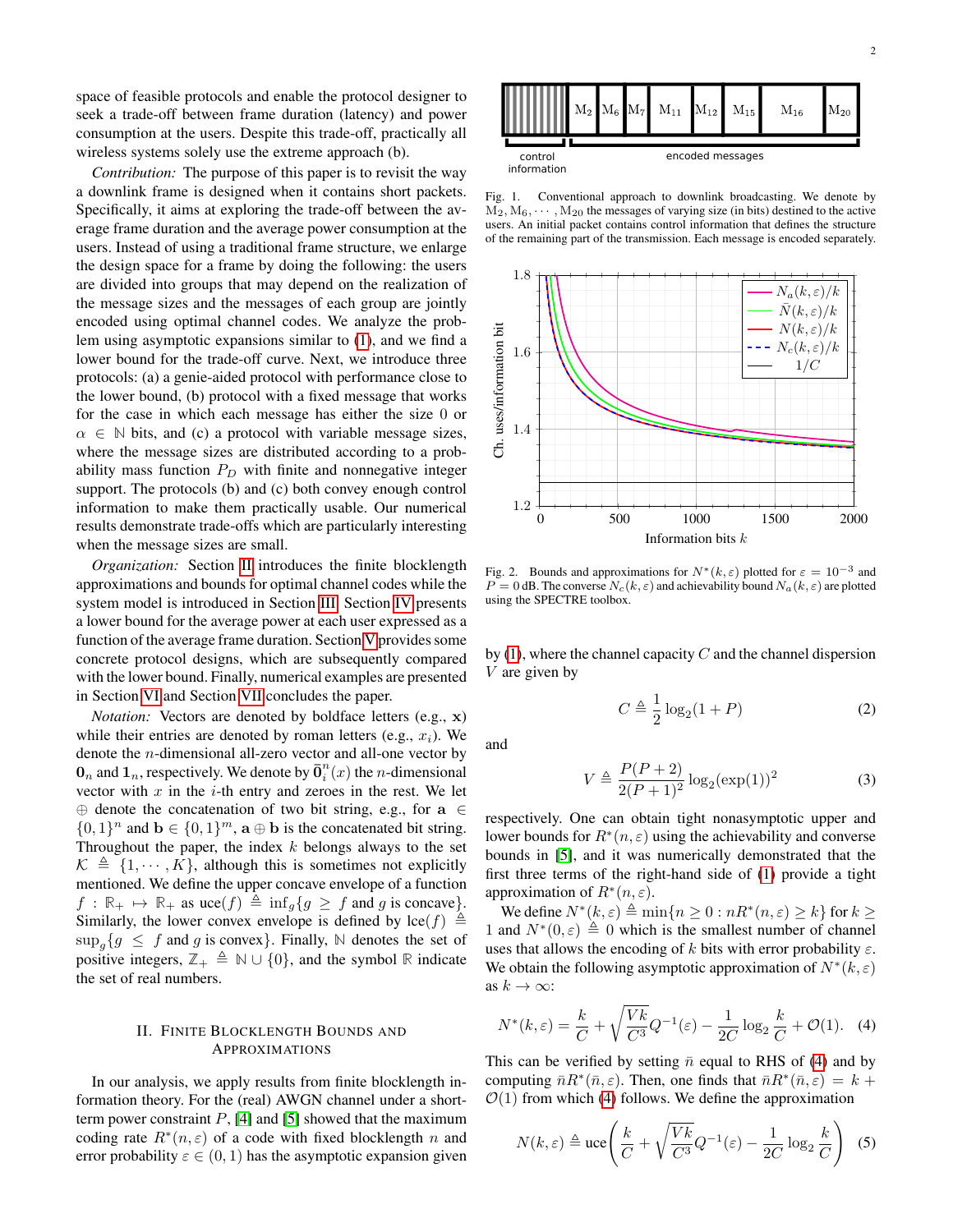where  $\text{uce}(\cdot)$  stands for the upper concave envelope. It can be shown that the approximation of  $N^*(k, \varepsilon)$  inside uce(·) in [\(5\)](#page-1-2) is concave for  $k \ge \frac{4C}{Q^{-1}(\varepsilon)^2 V \log_e(2)^2}$ , implying that  $N(k, \varepsilon) =$  $N^*(k, \varepsilon) + \mathcal{O}(1)$ . Additionally, in all numerical examples in this paper, we have  $\frac{4C}{Q^{-1}(\varepsilon)^2 V \log_e(2)^2} < 1$ , and hence the upper concave envelope does not affect our numerical results. In Fig. [2,](#page-1-2) we have plotted the  $\kappa\beta$ -achievability bound  $N_a(k,\varepsilon)$  and the metaconverse bound  $N_c(k, \varepsilon)$  from [\[5\]](#page-9-4) along with the approximation [\(5\)](#page-1-2), and  $N(k, \varepsilon) = n$ , where n is a solution to:

$$
nC - \sqrt{nV}Q^{-1}(\varepsilon) + \frac{1}{2}\log_2 n = k.
$$
 (6)

We observe that  $N(k, \varepsilon)$  provides an approximation of  $N^*(k, \varepsilon)$ that matches the converse bound closely. In the remaining part of this paper, when referring to the blocklength of an optimal code conveying  $k$  bits with a probability of error not exceeding  $\varepsilon$ , we consistently use the approximation  $N(k, \varepsilon)$  in place of  $N^*(k, \varepsilon)$  in all computations and derivations.

# III. SYSTEM MODEL

<span id="page-2-0"></span>We consider an AWGN broadcast channel with one transmitter and  $K$  users. In the  $t$ -th time slot, the  $k$ -th user receive

$$
Y_{k,t} \triangleq \sqrt{\gamma_k} X_t + Z_{k,t}.\tag{7}
$$

where  $Z_{k,t}$  ∼  $\mathcal{N}(0,1)$  and  $X_t$  ∈ ℝ is the channel input. Throughout the paper, we assume that  $\gamma_k = 1$ . The assumption of equal channel conditions can, to some extend, be justified as follows. Consider a downlink broadcast scenario with many users with varying channel conditions. A viable communication strategy is to first divide the users into several CSI-groups such that the users assigned to a certain CSI-group have similar channel conditions. Then, the transmitter serves each CSIgroup sequentially, and our system model in [\(7\)](#page-2-0) models a single CSI-group. A satellite-based broadcast system with line-ofsight to all users and predictable channel conditions constitute a practical example of our system model. If, however, CSIgrouping is not performed, then the transmitter needs to protect a packet destined to multiple users with a code that is strong enough to ensure that even the worst-channel user can decode. The assumption of nonfading channels is mainly introduced for simplicity, but we note that there are results in finite blocklength information theory for fading channels [\[9\]](#page-9-8).

The message  $M_k$  destined to the k-th user is nonempty with probability 1−q ∈ (0, 1), and we say that the k-th user is *active* if there is a message destined to that user. We assume that the size of the message  $M_k$  (in bits) is given by  $D_k \in \mathbb{Z}_+$  which is a discrete random variable distributed independently according to the probability mass function

$$
P_D(d) \triangleq \begin{cases} q & \text{if } d = 0\\ (1 - q)p_i & \text{if } d = \alpha_i \text{ for } i \in \{1, \cdots, S\}. \end{cases}
$$
 (8)

The message  $M_k$  is drawn uniformly randomly from the set  $\{0,1\}^{D_k}$ . We use  $\alpha = (\alpha_1, \alpha_2, \ldots, \alpha_S)$  to denote a Sdimensional vector of distinct ordered positive integers ( $\alpha_i$  <  $\alpha_s$  if  $i < s$ ) that correspond to the possible message sizes.

The frame duration  $T$  is a random variable that depends on the message sizes  ${D_k}$ . The transmitter encodes the message

 ${M_k}$  into a sequence of channel inputs using the encoder function  $f_t(\cdot)$  such that

$$
X_t \triangleq f_t(\{D_k\}, \{\mathbf{M}_k\})\tag{9}
$$

for  $t \in \{1, \dots, T\}$  and  $X_t = 0$  for  $t \in \{T + 1, \dots\}$ . Additionally, we require that

$$
\mathbb{E}\left[\frac{1}{T}\sum_{i=1}^{T}X_t\right] \le P. \tag{10}
$$

We define the ON-OFF function  $g_{k,t} : (\mathbb{R} \cup \{e\})^{t-1} \to \{0,1\}$ that defines the receiver activity for user  $k$ :

$$
\bar{Y}_{k,t} \triangleq \begin{cases} Y_{k,t}, & g_{k,t}(\bar{Y}_k^{t-1}) = 1, \text{receiver is ON} \\ e, & \text{receiver is OFF} \end{cases} \tag{11}
$$

The ON-OFF function replaces the  $t$ -th channel output with an erasure if the user is OFF at that time. The *stopping time*  $T_k$  represents the time index of the last nonerased channel output in the sequence  $\bar{Y}_{k,t}$ ; after  $T_k$  the receiver k is OFF until the end of the frame. Formally,  $T_k \triangleq$  $\inf\left\{n\geq 1 : \forall t > n, g_{k,t}(\bar{Y}_k^{t-1}) = 0\right\}$  for which we require  $T_k < \infty$ . Considering that a user can only use the channel outputs for which it is ON, we define the decoding function  $h_{k,t}(\bar{Y}_k^t)$  to estimate the message  $\mathrm{M}_k$  based on  $\bar{Y}_k^t$ . The ON-OFF functions are causal in the sense that the decision of whether the users are ON at time  $t$  depends on previous channel outputs,  $\bar{Y}_{k}^{t-1}$ . Unless an error occurs during decoding, the stopping times  $T_k$  are less than or equal T for any practical applications of this model. We merely define  $T_k$  to emphasize that T is a random variable which is not known by the users, and hence the users need to obtain this information through the sequence  $\bar{Y}_{k,t}$ . In a conventional approach to downlink broadcast, as depicted in Fig. [1,](#page-1-0) control information in the initial packet defines the structure of the remaining transmission. Hence, after successfully decoding the control information in the initial packet, the  $k$ -th user knows  $T_k$  and when to be ON and OFF to receive the message intended for that user.

The average power consumption of the  $k$ -th user is given by

$$
P_k \triangleq \mathbb{E}\left[\sum_{i=1}^{T_k} \mathbb{1}\left\{g_{k,i}(\bar{Y}_k^{i-1}) = 1\right\}\right]
$$
(12)

where  $1\{\cdot\}$  is the indicator function, and is determined by the ON-OFF function. Note that  $\mathbb{E}[P_1] = \mathbb{E}[P_k]$ , for  $k \in$  $\{1, \dots, K\}$ , since the message sizes  $D_k$  are distributed identically. Finally, the active users need to decode their messages with reliability larger than or equal  $1 - \epsilon$  such that

<span id="page-2-1"></span>
$$
\mathbf{P}\Big[h_{k,T_k}(\bar{Y}_k^{T_k}) \neq \mathbf{M}_k | D_k > 0\Big] \leq \epsilon \tag{13}
$$

for  $k \in \{1, \dots, K\}$  and  $\epsilon \in (0, 1)$ .

The above system model provides a general framework for the problem of downlink broadcast framing. For tractability, we constrain ourselves to an important and practical class of protocols described as follows. The transmitter forms  $L \in \mathbb{Z}_+$ packets which are encoded using optimal codes with error probabilities  $\{\bar{\epsilon}_l\}_{l\in\{1,\cdots,L\}}$ . Here, L and  $\{\bar{\epsilon}_l\}$  are random variables that depend only on  $\{D_k\}$ . Let  $L_{\text{max}}$  be a constant that denotes the maximum number of packets that the transmitter can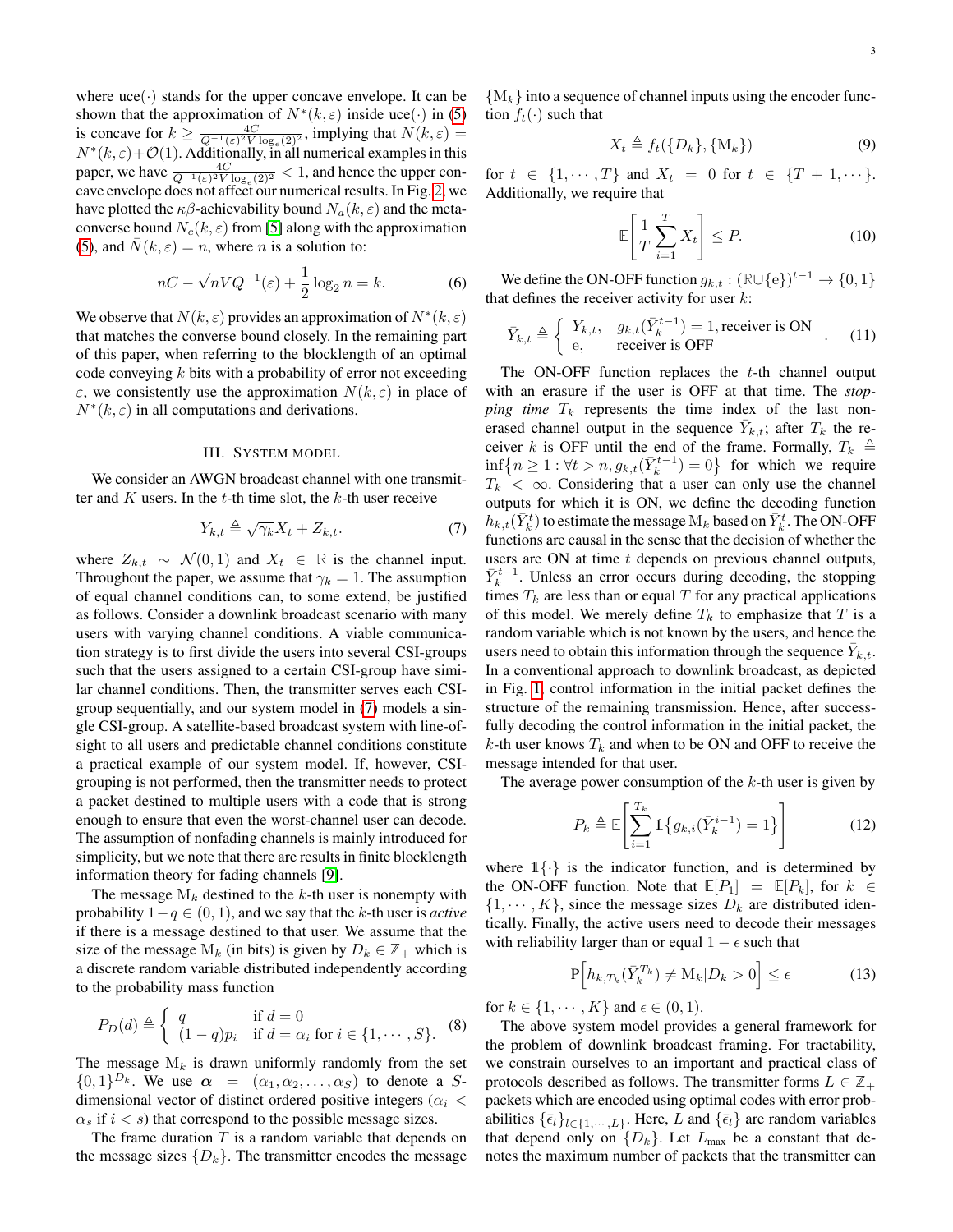send, defined as the smallest integer such that  $L_{\text{max}} \geq L$ for all realizations of  $\{D_k\}$ . Let  $\{\mathbf{M}_l^{(C)}\}$  $\binom{C}{l}$ <sub> $l=1$ </sub> denote the control information that needs to be conveyed in order to describe how the data for different users is conveyed (see the example below). Let  $\{D_l^{(C)}\}$  $\binom{C}{l}$ <sub> $l=1$ </sub> denote the sizes (in bits) of  $\{\mathrm{M}_l^{(C)}$  $\bigcup_{l=1}^{(C)}\bigcup_{l=1}^{L_{\text{max}}}$ , i.e.,  $M_l^{(C)} \in \{0,1\}^{D_l^{(C)}}$  and  $D_l^{(C)} = 0$  for  $l > L$ . Let  $\{\mathcal{U}_l\}_{l=1}^{T_{\text{max}}}$  denote disjoint random sets that depend only on  $\{D_k\}$  such that  $\bigcup_{i=1}^{L_{\text{max}}} U_i = \mathcal{K}$  and such that  $\mathcal{U}_l = \emptyset$  for  $l > L$ . The *l*-th packet then consists of the information bits  $M_l^{(C)} \oplus \bigoplus_{k \in \mathcal{U}_l} M_k$  which are encoded by an optimal code with reliability  $\bar{\epsilon}_l$  using  $N(D_l^{(C)} + \sum_{k \in \mathcal{U}_l} D_k, \bar{\epsilon}_l)$  channel uses. The encoder function  $f_t(\cdot, \cdot)$  is defined by sequentially transmitting the  $L$  encoded packets. The frame duration  $T$  is given by  $\sum_{l=1}^{\bar{L}} N(D_l^{(C)} + \sum_{k \in \mathcal{U}_l} D_k, \bar{\epsilon}_l).$ 

We assume that the optimal code has the following property: If  $j$  bits are encoded into  $n$  channel uses by an optimal code with error probability  $\varepsilon$ , then the user needs to receive all n channel uses so as to decode any of the j bits with error probability  $\varepsilon$ .

As an illustration, we describe how the general framework is instantiated to describe a conventional downlink frame from Fig. [1.](#page-1-0) Suppose  $S = 3$  such that  $D_k \in \{0, \alpha_1, \alpha_2, \alpha_3\}$ . As there are four possible lengths, the control information about  ${D_k}$  can be represented by at most 2K information bits which are conveyed in the first packet, commonly referred to as the *header*. We let  $D_1^{(C)} = 2K$  and let  $M_1^{(C)}$  be the bitstring of length 2K representing  $\{D_k\}$ . Since there is a header packet and at most K other packets, we set  $L_{\text{max}} = L = K + 1$ . We also set  $\bar{\epsilon}_1 = \epsilon_1$  and  $\bar{\epsilon}_l = \epsilon_2$  for  $l \in \{2, \dots, L_{\text{max}}\}$  where  $(\varepsilon_1, \varepsilon_2) \in [0, 1]^2$  are such that  $\epsilon = 1 - (1 - \varepsilon_1)(1 - \varepsilon_2)$ . Since all control information is concentrated in the frame header, we have  $D_l^{(C)} = 0$  for  $l \geq 2$ . The sets  $\{ \mathcal{U}_l \}_{l=1}^{L_{\text{max}}}$  are defined such that the header has no user data and  $\mathcal{U}_1 = \emptyset$ , while  $\mathcal{U}_l = \{l-1\}$ for  $l \in \{2, \dots, L_{\text{max}}\}\.$  User k is ON during the transmission of the first packet which it decodes with probability  $1-\varepsilon_1$ . If user k successfully decodes the first packet, it learns  $\{D_k\}$ , and thereby it obtains a pointer to the location of the  $(k+1)$ -th packet, which contains the desired message  $M_k$ . After decoding the header, the k-th user is OFF for the remaining time except when the  $(k+1)$ th packet is transmitted. The  $(k + 1)$ -th packet is successfully decoded with probability  $1-\varepsilon_2$ . The overall probability of error for the protocol from the viewpoint of a single user is given by  $1 - (1 - \varepsilon_1)(1 - \varepsilon_2) = \epsilon$  as desired.

For large message sizes  $\alpha_s \gg 1$  we get the lower bounds:

$$
\mathbb{E}[T] \ge \frac{K \mathbb{E}[D_1]}{C} \tag{14}
$$

$$
\mathbb{E}[P_1] \ge \frac{\mathbb{E}[D_1]}{C}.\tag{15}
$$

When  $\alpha_s \gg 1$ , the control information becomes negligible, and hence for the conventional approach both  $\mathbb{E}[T]$  and  $\mathbb{E}[P_1]$ simultaneously approach the lower bounds in [\(14\)](#page-2-1) and [\(15\)](#page-2-1).

Our objective is to explore trade-offs between the competing goals of minimizing  $\mathbb{E}[T]$  and  $\mathbb{E}[P_1]$ .

#### IV. LOWER BOUND

<span id="page-3-0"></span>We establish a lower bound by assuming that the users are provided with control information from a genie, i.e.,  $\{D_k\}$  are



<span id="page-3-1"></span>Fig. 3. Depicts the lower bound in [\(22\)](#page-3-1) for three different values of  $\beta$  for  $P = 0$  dB,  $\epsilon = 10^{-4}$ , and  $\alpha_1 = 1000$ . The black curve is obtained by evaluating [\(22\)](#page-3-1) for all  $\beta > 0$  and by combining the resulting lower bounds. The dots correspond to five genie-aided protocols described by  $(N_1, \dots, N_4) \in [(4, 0, 0, 0), (3, 1, 0, 0), (2, 2, 0, 0), (2, 1, 1, 0), (1, 1, 1, 1)]$  (enumerated  $[(4, 0, 0, 0), (3, 1, 0, 0), (2, 2, 0, 0), (2, 1, 1, 0), (1, 1, 1, 1)]$ from top-left corner to bottom-right corner).

known at all users. In that case, the transmitter and all users can agree on a protocol that only conveys the messages  $\{M_k\}$ , i.e.,  $D_l^{(C)} = 0$  for  $l \in \{1, \dots, L_{\text{max}}\}$ . Hence, the transmitter may encode the messages  ${M_k}$  into at most K separate packets such that each message is encoded in exactly one of these packets. Each packet may contain either no messages at all, a single message, or multiple concatenated messages, and they are encoded using optimal codes with error probabilities that do not exceed  $\epsilon$  upon decoding; recall that all users experience the same error probability since  $\gamma = 1$ . Any genie-aided protocol can be characterized using  $K$  random nonnegative integer vectors  $N_l \in \mathbb{Z}_+^S$ , for  $l \in \{1, \cdots, K\}$ , that depend only on  $\{D_k\}$ . The content of the *l*-th packet is described by  $N_l$ ; the packet encodes  $N_{l,1}$  messages of length  $\alpha_1$ , it encodes  $N_{l,2}$  messages of length  $\alpha_2$ , etc. Note that the integer vectors  $\{N_l\}$  do not uniquely describe which messages are encoded in which packets. For a genie-aided protocol defined by a set of vectors  $\{N_l\}$ , we compute the frame duration and average power as follows

$$
T = \sum_{l=1}^{K} N(\boldsymbol{\alpha}^{\mathrm{T}} \mathbf{N}_l, \epsilon)
$$
 (16)

$$
\frac{1}{K} \sum_{k=1}^{K} P_i = \frac{1}{K} \sum_{l=1}^{K} \mathbf{1}_{S}^{T} \mathbf{N}_l N(\boldsymbol{\alpha}^{T} \mathbf{N}_l, \epsilon).
$$
 (17)

Here, T and  $\frac{1}{K} \sum_{k=1}^{K} P_i$  are random variables that depend only on the realization of  $\{D_k\}$ . We aim to lower bound  $\mathbb{E}[T] + \beta \mathbb{E}[P_1]$  for any  $\beta > 0$  and thereby obtain a lower bound on the average power consumption  $\mathbb{E}[P_1]$  as a function of average frame duration **E**[T].

Before stating the lower bound, we introduce the technique through an example. Suppose  $K = 4$ ,  $q = 0$ ,  $S = 1$  such that  $D_1 = \cdots = D_4 = \alpha_1$  and the frame duration and average power are deterministic. Since the users know  ${D_k}_{k=1}^4$  and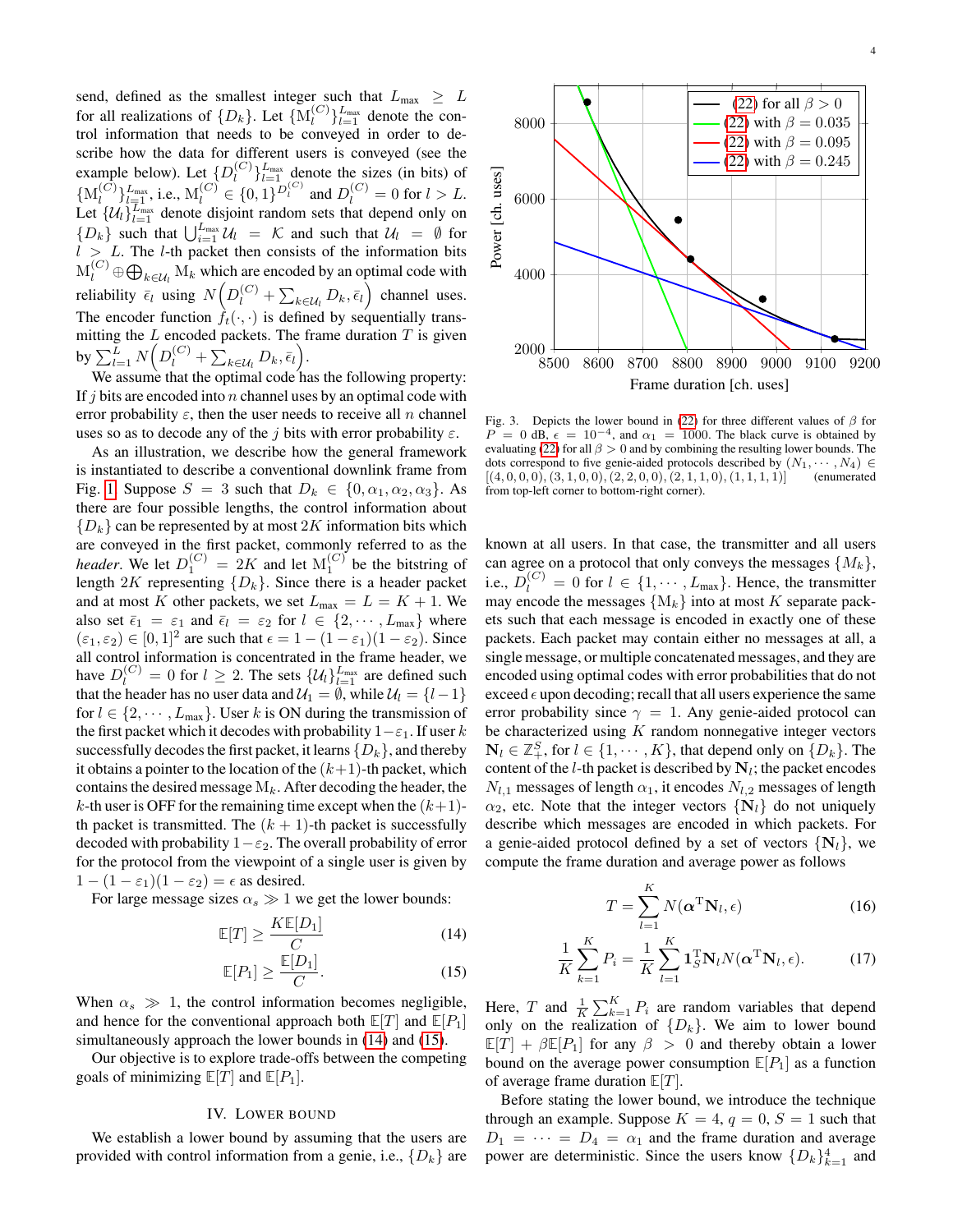each of the four messages belongs to one encoded packet, any genie-aided protocol can be described through the four nonnegative integers  $N_1, N_2, N_3$ , and  $N_4$  satisfying  $N_1 + \cdots + N_4 = 4$ . These integers represent the number of messages encoded in the first, second, third, and fourth packet, respectively. For fixed  $\beta > 0$ , our objective is to minimize  $T + \frac{\beta}{4} \sum_{l=1}^{4} P_k$  with respect to  $N_1, \dots, N_4 \in \{0, \dots, 4\}$  subject to  $N_1 + \dots + N_4 = 4$ . For this particular example, one can easily solve the resulting integer optimization problem. However, we can also find a lower bound on  $T + \frac{1}{4} \beta \sum_{l=1}^{4} P_k$  through the following steps

$$
T + \frac{\beta}{4} \sum_{l=1}^{4} P_k
$$
  
= 
$$
\sum_{l=1}^{4} N(\alpha_1 N_l, \epsilon) + \frac{\beta}{4} \sum_{l=1}^{4} N_l N(\alpha_1 N_l, \epsilon)
$$
 (18)

$$
\geq \min_{\substack{n_1,\cdots,n_4\in\{0,\cdots,4\}:\\n_1+\cdots+n_4=4}}\sum_{l=1}^4 \Phi_{\beta}(n_l)
$$
\n(19)

$$
\geq \min_{\substack{n_1,\dots,n_4\in\{0,\dots,4\}:\\n_1+\dots+n_4=4}} \sum_{l=1}^4 \breve{\Phi}_{\beta}(n_l)
$$
\n(20)

$$
\geq \min_{\substack{n_1, \dots, n_4 \in \{0, \dots, 4\}: \\ n_1 + \dots + n_4 = 4}} 4\breve{\Phi}_{\beta} \left( \sum_{l=1}^4 \frac{n_l}{4} \right)
$$
(21)

$$
=4\breve{\Phi}_{\beta}(1). \tag{22}
$$

Here, [\(19\)](#page-3-1) follows by defining

$$
\Phi_{\beta}(x) \triangleq N(\alpha_1 x, \epsilon) \left( 1 + \frac{\beta x}{4} \right), \tag{23}
$$

and by a minimization with respect to  $n_1, \dots, n_4$ , [\(20\)](#page-3-1) follows by defining  $\check{\Phi}_{\beta}(\cdot)$  as the lower convex envelope of  $\Phi_{\beta}(\cdot)$ , and [\(21\)](#page-3-1) is by convexity of the lower convex envelope of  $\Phi_{\beta}(\cdot)$ . Interestingly, the bound in [\(22\)](#page-3-1) is fairly tight and simple to compute. We illustrate the bound [\(22\)](#page-3-1) in Fig. [3,](#page-3-1) confirming the intuition that when  $S = 1$ , one should attempt to have an equal number of non-empty messages in each packet, which for this example is 1, 2, or 4 messages in each packet.

For the general setting with arbitrary  $S \geq 1$  and K, we apply the above ideas in the following proposition which enables us to compute a lower bound on  $\mathbb{E}[P_1]$  for certain  $\mathbb{E}[T]$ .

*Proposition 1:* For every  $\beta > 0$ , we have

$$
\mathbb{E}[T] + \beta \mathbb{E}[P_1] \ge \mathbb{E}\left[\mathbf{1}_S^{\mathrm{T}} \mathbf{L}_{1:S} \breve{\phi}_{\beta}\left(\frac{\mathbf{L}_{1:S}}{\mathbf{1}_S^{\mathrm{T}} \mathbf{L}_{1:S}}\right)\right]
$$
(24)

where  $L \in \mathbb{Z}_+^{S+1}$  is multinomial distributed with  $S+1$  categories, K trials, and event probabilities  $[(1 - q)p_1, \dots, (1 - q)q_p]$  $q$ ) $p_S, q$ ,  $\mathbf{L}_{1:S}$  denotes the first S entries of **L**, and  $\phi_\beta : \mathbb{R}^S_+ \mapsto$  $\mathbb{R}_+$  is the lower convex envelope of the function

$$
\phi_{\beta}(\mathbf{x}) \triangleq N(\boldsymbol{\alpha}^{\mathrm{T}}\mathbf{x}, \epsilon) \left(1 + \frac{\beta \mathbf{1}_S^{\mathrm{T}}\mathbf{x}}{K}\right)
$$
 (25)

defined for  $\mathbf{x} \in \mathbb{R}_+^S$ .

*Proof:* Fix  $\beta > 0$ . The users K can be decomposed into S + 1 disjoint subsets  $\{\mathcal{U}^{(s)}\}_{s\in\{0,\cdots,S\}}$  such that  $\mathcal{U}^{(s)} \triangleq \{k\in\mathbb{Z}\}$  $\mathcal{K}: D_k = \alpha_s$  for  $s \in \{0, \cdots, S\}$ , where we let  $\alpha_0 \triangleq 0$  for notational convenience. We denote the (random) set of active users

by  $\mathcal{U} = \bigcup_{s=1}^{S} \mathcal{U}^{(s)}$ . Fix a genie-aided protocol. Then, since we assume that the users are provided with control information by a genie, the protocol must decompose the set of active users  $U$ into at most K (possibly empty) disjoint subsets  $\{\mathcal{U}_l\}_{l\in\{1,\cdots,K\}}$ . Note that these subsets are random, depend only on  $\{D_k\}$ , and are induced by the protocol. Define the random integer vectors  $\mathbf{N}_l \in \mathbb{Z}_+^S$ , for  $l \in \{1, \cdots, K\}$  and  $s \in \{1, \cdots, S\}$ , as follows:

$$
N_{l,s} \triangleq \sum_{k \in \mathcal{K}} \mathbb{1}\{k \in \mathcal{U}_l \text{ and } D_k = \alpha_s\}.
$$
 (26)

The average frame duration and the average power for the genieaided protocol in terms of  $\{N_i\}$  are now given by

$$
\mathbb{E}[T] = \mathbb{E}\left[\sum_{l=1}^{K} N(\boldsymbol{\alpha}^{T} \mathbf{N}_{l}, \epsilon)\right]
$$
 (27)

$$
\mathbb{E}[P_1] = \mathbb{E}\left[\frac{1}{K}\sum_{l=1}^{K} \mathbf{1}_S^{\mathrm{T}} \mathbf{N}_l N(\boldsymbol{\alpha}^{\mathrm{T}} \mathbf{N}_l, \epsilon)\right].
$$
 (28)

Now, we compute a lower bound on  $\mathbb{E}[T] + \beta \mathbb{E}[P_1]$  based on [\(27\)](#page-4-0) and [\(28\)](#page-4-0):

$$
\mathbb{E}[T] + \beta \mathbb{E}[P_1] \n= \mathbb{E}\left[\sum_{l=1}^K N(\boldsymbol{\alpha}^T \mathbf{N}_l, \epsilon) + \frac{\beta}{K} \sum_{l=1}^K \mathbf{1}_S^T \mathbf{N}_l N(\boldsymbol{\alpha}^T \mathbf{N}_l, \epsilon)\right] (29) \n= \mathbb{E}\left[\sum_{l=1}^K \phi_{\beta}(\mathbf{N}_l)\right]
$$
\n(30)

$$
\geq \mathbb{E}\left[\min_{\substack{\mathbf{n}_1,\cdots,\mathbf{n}_{|\mathcal{U}|}\in\mathbb{Z}_{+}^{\mathcal{S}}:\ \sum_{l=1}^{|\mathcal{U}|}\phi_{\beta}(\mathbf{n}_l)\\ \sum_{l=1}^{|\mathcal{U}|n} n_{l,s} = |\mathcal{U}^{(s)}|} \right]
$$
(31)

where [\(30\)](#page-4-0) is by the definition of  $\phi_{\beta}(\cdot)$  in [\(25\)](#page-4-0). In [\(31\)](#page-4-0), the expectation is only with respect to the random variables  $|\mathcal{U}^{(1)}|, \cdots, |\mathcal{U}^{(S)}|$  and  $|\mathcal{U}|$ . Next, [\(31\)](#page-4-0) is lower-bounded by using the lower convex envelope of  $\phi_{\beta}(\cdot)$  and its convexity:

$$
\mathbb{E}[T] + \beta \mathbb{E}[P_1] \n\geq \mathbb{E}\left[\min_{\substack{\mathbf{n}_1,\cdots,\mathbf{n}_{|\mathcal{U}|}\in\mathbb{Z}_{+}^S:\ \sum_{i=1}^{|\mathcal{U}|}\breve{\phi}_{\beta}(\mathbf{n}_i) \\ \sum_{i=1}^{|\mathcal{U}|} n_{i,s} = |\mathcal{U}^{(s)}|} \right]
$$
\n(32)

<span id="page-4-0"></span>
$$
\geq \mathbb{E}\left[\min_{\substack{\mathbf{n}_1,\cdots,\mathbf{n}_{|\mathcal{U}|}\in\mathbb{Z}_{+}^S:\\ \sum_{l=1}^{|\mathcal{U}|} n_{l,s} = |\mathcal{U}^{(s)}|}} |\mathcal{U}| \check{\phi}_{\beta}\left(\frac{1}{|\mathcal{U}|}\sum_{l=1}^{|\mathcal{U}|} \mathbf{n}_l\right)\right]
$$
(33)

<span id="page-4-1"></span>
$$
= \mathbb{E}\left[|\mathcal{U}|\breve{\phi}_{\beta}\left(\left[\frac{|\mathcal{U}^{(1)}|}{|\mathcal{U}|},\cdots,\frac{|\mathcal{U}^{(S)}|}{|\mathcal{U}|}\right]\right)\right].
$$
 (34)

Here, [\(32\)](#page-4-0) follows because the lower convex envelope  $\check{\phi}_{\beta}(\cdot)$ of  $\phi_{\beta}(\cdot)$  is smaller than or equal  $\phi_{\beta}(\cdot)$  and [\(33\)](#page-4-0) follows from convexity of  $\check{\phi}_{\beta}(\cdot)$ . The result follows by noting that the random vector  $[|\mathcal{U}^{(1)}|, \cdots, |\mathcal{U}^{(S)}|, |\mathcal{U}^{(0)}|]$  is multinomial distributed with  $S + 1$  categories, K trials, and event probabilities  $[(1-q)p_1, \cdots, (1-q)p_s, q].$ The following lemma shows that we can use the concavity of  $N(\cdot, \epsilon)$  to simplify the computation of  $\check{\phi}_{\beta}(\cdot)$ .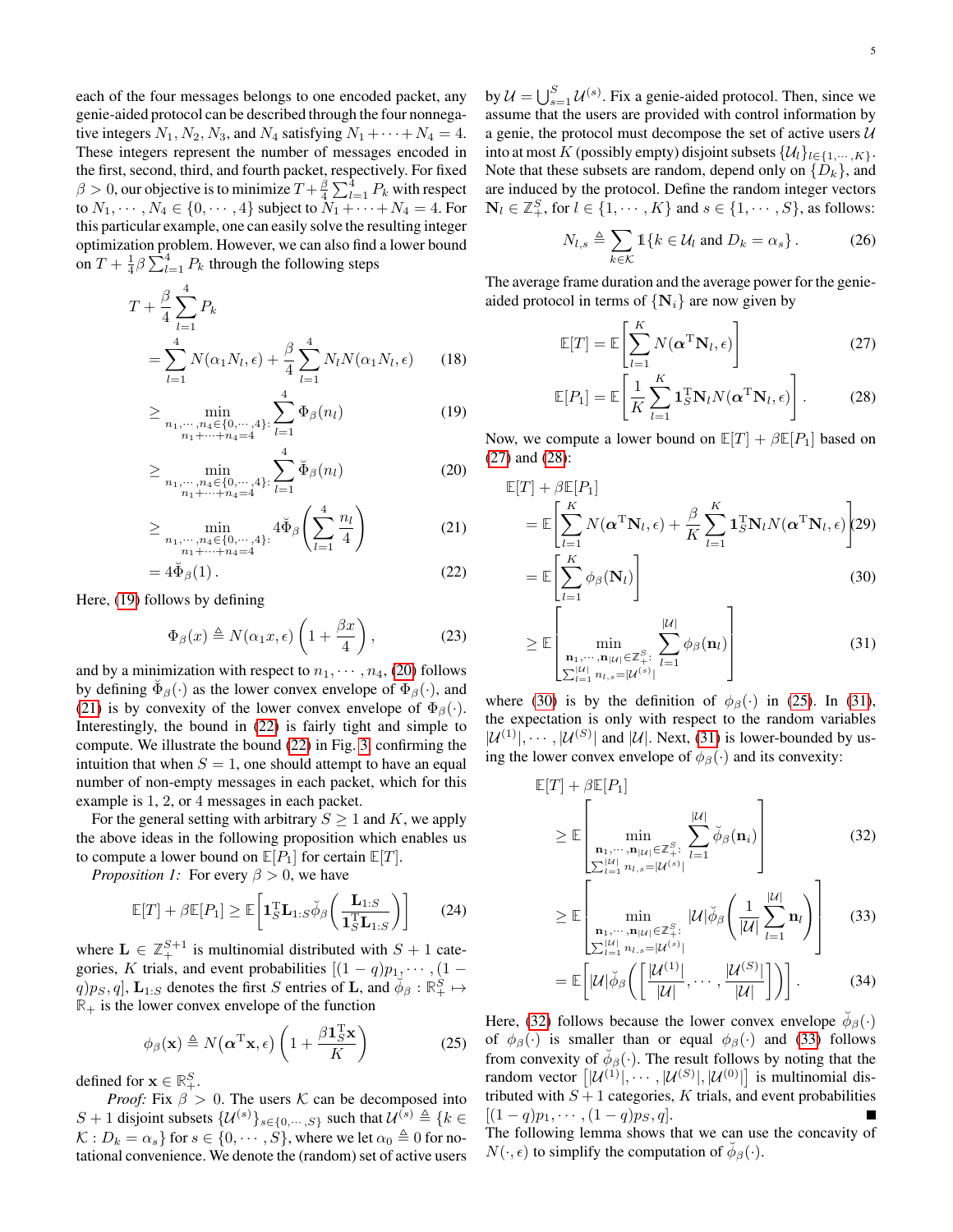*Lemma 2:* For every  $\beta > 0$ , we have

$$
\breve{\phi}_{\beta}(\mathbf{x}) = \min_{\substack{\boldsymbol{\zeta} \in \mathbb{R}^S:\\ \mathbf{1}_S^T \boldsymbol{\zeta} = 1 \\ \forall s: \zeta_s > 0}} \sum_{s=1}^S \zeta_s \breve{\phi}_{\beta}^{(s)}(x_s/\zeta_s)
$$
(35)

where we have defined

$$
\phi_{\beta}^{(s)}(x) \triangleq N(\alpha_s x, \epsilon)(1 + \beta x/K) \tag{36}
$$

for  $x \geq 0$  and  $s \in \{1, \dots, S\}$ . Additionally, the optimization problem in [\(35\)](#page-4-1) is convex.

*Proof:* See Appendix [I](#page-8-0)

 $(3)$ 

For the case with fixed message sizes, i.e., when  $S = 1$ , Proposition [1](#page-4-0) reduces to the following corollary.

*Corollary 3:* For every  $\beta \geq 0$ , we have

$$
\mathbb{E}[T] + \beta \mathbb{E}[P_1] \ge (1 - q) K \check{\phi}_{\beta}^{(1)}(1) \tag{37}
$$

where  $\phi_{\beta}^{(1)}$  $\beta^{(1)}(\cdot)$  is defined in [\(36\)](#page-4-1).

This readily follows from  $\mathbf{L}_{1:S}/(\mathbf{1}_S^T \mathbf{L}_{1:S}) = 1$  and because  $\mathbf{1}_S^{\mathrm{T}} \mathbf{L}_{1:S}$  is Binomial distributed with parameters K and  $1 - q$ , and hence  $\mathbf{1}_S^{\mathrm{T}} \mathbf{L}_{1:S} = (1-q)K$ .

## <span id="page-5-1"></span>*A. Genie-aided protocol*

We put forth a genie-aided protocol that uses the intuition obtained through Proposition [1](#page-4-0) and Lemma [2.](#page-4-1) Here, "genie-aided" refers to the fact that the protocol assumes that the knowledge about  $\{D_k\}$  is available at all users. Lemma 2 suggests that one should group messages of the same sizes together rather than grouping messages of mixed message sizes. The purpose of introducing a genie-aided protocol is to show that it achieves a trade-off close to that of the lower bound. Moreover, we can compare the non-genie-aided protocols, introduced in Section [V,](#page-5-0) to the genie-aided protocol to show the impact of control information. Such comparisons are provided in Section [VI.](#page-6-0)

First, for a set of users  $\mathcal{U} \subseteq \mathcal{K}, V \in \mathbb{N}$ , and  $\varepsilon \in (0,1)$ , we define a  $(U, V, \varepsilon)$ -protocol as follows. The users  $\overline{U}$  are divided into  $G \triangleq \left[|\bar{U}|/V\right]$  disjoint sets  $\{\bar{U}_l\}_{l \in \{1, \cdots, G\}}$  such that

$$
|\bar{\mathcal{U}}_l|\triangleq \left\{\begin{array}{ll} \lfloor |\bar{\mathcal{U}}|/G\rfloor+1, & l\in\{1,\cdots,\text{mod}(|\bar{\mathcal{U}}|,G)\} \\ \lfloor |\bar{\mathcal{U}}|/G\rfloor, & \text{otherwise.}\end{array}\right. (38)
$$

One can verify that  $\sum_{l=1}^{G} |\bar{U}_l| = |\bar{U}|$ . Sequentially, for  $l \in \{1, \dots, G\}$ , the transmitter encodes and conveys a packet containing  $\bigoplus_{k \in \bar{\mathcal{U}}_l} M_k$  with error probability  $\varepsilon$  using  $N(\sum_{k\in \bar{U}_l} D_k, \varepsilon)$  channel uses. Here,  $\oplus$  denotes the concatenation of messages. While the number of channel uses spend at the transmitter is given by  $\sum_{i=1}^{G} N(\sum_{k \in \bar{\mathcal{U}}_i} D_k, \epsilon)$ , each user only needs to receive and decode one of the  $G$  packets. We also note that a  $(U, V, \varepsilon)$ -protocol assumes control information at all the users  $\overline{U}$ , i.e., the users needs to know  $\overline{U}$ ,  $\{D_k\}_{k\in\overline{U}}$ ,  $V$ , and ε.

For our genie-aided protocol, we define  $\mathcal{U}^{(s)} \triangleq \{k \in \mathcal{K} :$  $D_k = \alpha_s$ , for  $s \in \{0, \dots, S\}$ , and fix a vector  $\mathbf{V} \in \mathcal{K}^S$ . Now, sequentially for each  $s \in \{1, \dots, S\}$ , the transmitter delivers the messages of the users  $\mathcal{U}^{(s)}$  using a  $(\mathcal{U}^{(s)}, V_s, \epsilon)$ -protocol. We denote the average frame duration **E**[T] and the average power  $\mathbb{E}[P_1]$  by  $\bar{T}_{\text{genic}}^{(\mathbf{V}, \epsilon)}$  and  $\bar{P}_{\text{genic}}^{(\mathbf{V}, \epsilon)}$ , respectively.

The vector  $V$  is left to be specified. We can trace of optimal trade-off between average frame duration and average power by solving the integer optimization problem for all  $\beta \geq 0$ :

$$
\min_{\mathbf{V}\in\mathcal{K}^S} \bar{T}_{\text{genic}}^{(\mathbf{V},\epsilon)} + \beta \bar{P}_{\text{genic}}^{(\mathbf{V},\epsilon)} \tag{39}
$$

### V. PROTOCOL DESIGN

<span id="page-5-0"></span>In the following, we devise actual protocols that trade-off between average frame duration and average power consumption at the users. In contrast to the genie-aided protocol in Section [IV-A,](#page-5-1) these protocols need to convey control information.

#### <span id="page-5-2"></span>*A. Fixed message size*

We initiate our discussion of protocol design with the case of fixed message size, i.e.,  $S = 1$ . In this case, the control information only consists of which users are active. We divide the set of users K into  $B \triangleq [K/W]$  disjoint subsets  $\mathcal{K}_1, \cdots, \mathcal{K}_B$ such that  $\bigcup_{i=1}^{B} \mathcal{K}_i = \mathcal{K}$  and such that

$$
|\mathcal{K}_i| = \left\{ \begin{array}{ll} \lfloor K/B \rfloor + 1, & i \in \{1, \cdots, \text{mod}(K, B)\} \\ \lfloor K/B \rfloor, & \text{otherwise.} \end{array} \right. (40)
$$

Here,  $W \in \mathbb{N}$  is a protocol parameter to be set. The subsets  $\{K_i\}$  of K are termed user groups (UG). The transmitter forms a packet that contains only the number of active users in each UG, i.e., the packet encodes the vector  $[|\mathcal{U} \cap \mathcal{K}_1|, |\mathcal{U} \cap \mathcal{K}_2|, \cdots, |\mathcal{U} \cap \mathcal{K}_B|].$  This vector constitutes a first layer of control information and can be uniquely represented by at most  $k_1 = \lfloor K/W \rfloor \log_2 W \rfloor$  bits. We encode the control information by an optimal channel code with error probability not exceeding  $\epsilon_1 \in (0, 1)$  which can be achieved by approximately  $N(k_1, \epsilon_1)$  channel uses.

After successfully decoding the first packet, the users know the number of users in each UG, and thereby the structure of the remaining part of the transmission. The second layer encodes control information and messages associated with each UG. Specifically, for the  $i$ -th UG, the transmitter needs to inform the users of the *i*-th UG about which  $|\mathcal{U} \cap \mathcal{K}_i|$  users of  $\mathcal{K}_i$  are active. Hence, the control information for the  $i$ -th UG, can be represented by  $k_{2,i} \triangleq \left[ \log_2 \left( \frac{|\mathcal{K}_i|}{|\mathcal{U} \cap \mathcal{K}_i|} \right) \right]$  $\left|\frac{|\mathcal{K}_i|}{|\mathcal{U} \cap \mathcal{K}_i|}\right|$  bits and is conveyed by using an optimal code with error probability not exceeding  $\epsilon_2 \in (0, 1)$ , which requires approximately  $N(k_{2,i}, \epsilon_2)$  channel uses. Now, the messages of the active users in the  $i$ -th UG  $U_i \triangleq U \cap \mathcal{K}_i$  are conveyed with error probability not exceeding  $\epsilon_3 \in (0,1)$  using an  $(\mathcal{U}_i, V, \epsilon_3)$ -protocol, where  $V \in \mathcal{K}$  is another protocol parameter to be set. We emphasize that we can use an  $(\mathcal{U}_i, V, \epsilon_3)$ -protocol because the set of active users  $\mathcal{U}_i$ knows  $U_i$  from the the control information provided that the first two packets are successfully decoded. Based on the description of the protocol above, one can compute  $\mathbb{E}[T]$  and  $\mathbb{E}[P_1]$  which we denote by  $\bar{T}_{\text{fixed}}^{(V,W,\epsilon)}$  and  $\bar{P}_{\text{fixed}}^{(V,W,\epsilon)}$ , respectively. Here,  $\epsilon$  is the vector  $[\epsilon_1, \epsilon_2, \epsilon_3]$ .

The parameters V, W, and  $\epsilon$  are left to be specified. We can trace the optimal achievable trade-off of the proposed protocol by solving the following optimization problem for all  $\beta \geq 0$ :

$$
\min_{(V,W)\in\mathcal{K}^2} \min_{\substack{\epsilon\in[0,1]^3:\\ \prod_{k=1}^3(1-\epsilon_k)\geq 1-\epsilon}} \bar{T}_{\text{fixed}}^{(V,W,\epsilon)} + \beta \bar{P}_{\text{fixed}}^{(V,W,\epsilon)}.
$$
 (41)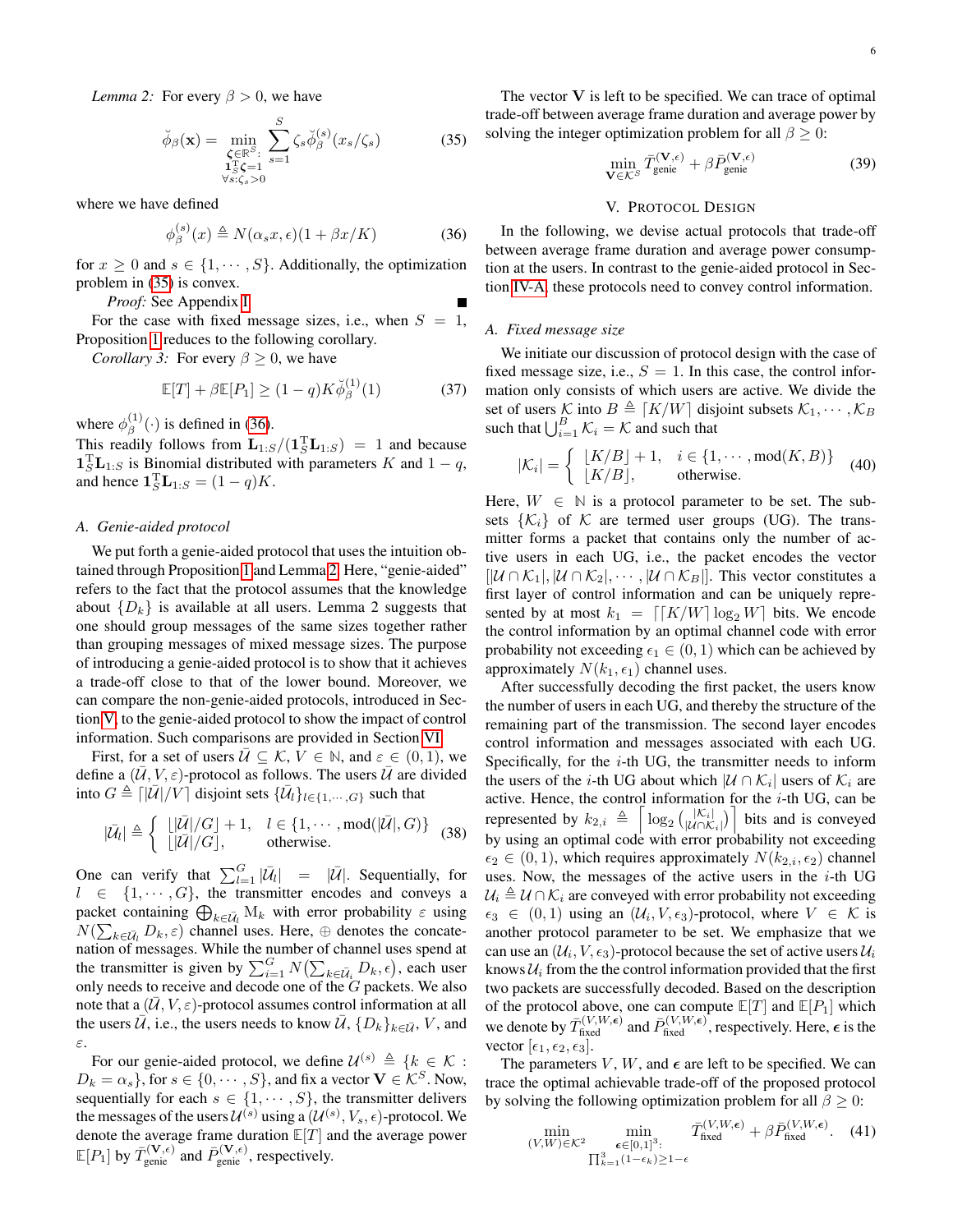

<span id="page-6-2"></span>Fig. 4. An example of the protocol in Section [V-B](#page-6-1) with  $S = 2, K = 40, W =$ 10, and  $V = \begin{bmatrix} 3, 2 \end{bmatrix}$ . Packets surrounded by black separators corresponds to an encoded packet. Grey separators means "encoded jointly", e.g., the messages  $M_{12}$  and  $M_{15}$  are jointly encoded in one packet. The red shaded parts of the protocol depicts the packets that the users 12 and 15 needs to decode.

While the outer minimization is an integer optimization problem which can only be solved using exhaustive search, the inner minimization is convex and can be solved using standard convex optimization algorithms. This is shown in the following lemma.

*Lemma 4:* The inner optimization problem in [\(41\)](#page-5-2) is convex in  $\epsilon$ .

*Proof:* Note that, for fixed V and W, the objective function in [\(41\)](#page-5-2) depends only on  $\epsilon$  through a nonnegative linear combination of Q-functions of  $\epsilon_1$ ,  $\epsilon_2$ , and  $\epsilon_3$ , i.e., there exist nonnegative constants  $a_1, a_2$ , and  $a_3$  such that

$$
\bar{T}^{(V,W,\epsilon)}_{\text{fixed}} + \beta \bar{P}^{(V,W,\epsilon)}_{\text{fixed}} \n= a_1 Q^{-1}(\epsilon_1) + a_2 Q^{-1}(\epsilon_2) + a_3 Q^{-1}(\epsilon_3).
$$
\n(42)

This is because  $\bar{T}_{\text{fixed}}^{(V,W,\epsilon)}$  and  $\beta \bar{P}_{\text{fixed}}^{(V,W,\epsilon)}$  are evaluated using  $N(k, \varepsilon)$ . To show convexity of the optimization problem [\(41\)](#page-5-2), we use the substitution  $\epsilon_i = 1 - \exp(u_i)$  for  $u_i \leq 0$  and  $i \in$  $\{1, 2, 3\}$ , which yields the equivalent constraint  $u_1 + u_2 + u_3 =$  $\log\left(\prod_{k=1}^{3}(1-\epsilon_k)\right) \leq \log(1-\epsilon)$  which is linear. Consequently, it is sufficient to show that  $Q^{-1}(1 - \exp(u_i))$  is convex for  $i \in \{1, 2, 3\}$ . This follows because the logarithm of the cumulative distribution function of the Gaussian distribution  $f(x) \triangleq \log(1 - Q(x))$  is concave and increasing. Thus, its inverse function  $f^{-1}(x) = Q^{-1}(1 - \exp(x))$  is convex and increasing.

At this point, we have not discussed the possibility of undetected errors. Approximations like [\(1\)](#page-0-0) do not give any guarentee for the probability of detecting an error. Using CRCs, the probability of undetected error can be made arbitrarily small, but it is always positive and less than or equal  $\epsilon$ . Suppose that decoding of the first packet, containing control information, fails for the kth user. In this case, the subsequent behavior is random, and the  $k$ -th user will (with high probability) not correctly decode the following packets. However, since the packet sizes are limited by  $\alpha_S$ , we can compute the worst-case power consumption at the users, say  $P_{worst}$ . We then cope with the problem of undetected errors simply by adding, to the power consumption at each user, the term  $\epsilon P_{\text{worst}}$ , which corresponds to the worst-case contribution to the power consumption.

#### <span id="page-6-1"></span>*B. Variable message size*

Next, we consider the case  $S \geq 2$ . The users are grouped into  $B \triangleq [K/W]$  UGs in the same way as for the fixed message size protocol. The UGs are encoded sequentially after the control information of the first layer. The control information of the first layer consists of pointers to the time indices of the beginning of each UG. Thus, based on the control information of the first layer, each user can identify the location of its UG. Note that we need only  $B - 1$  pointer because the first UG is transmitted immediately after the control information. Each pointer is encoded separately in a packet using an optimal code with an error probability not exceeding  $\epsilon_1$ . Observe that one can compute the maximum length (in channel uses) of each UG and thereby the number of bits required for each pointer.

The control information of the second layer for the  $i$ -th UG consists of  $\{D_k\}_{k \in \mathcal{K}_i}$ , represented by  $\lceil |\mathcal{K}_i| \log_2(S + 1) \rceil$  bits. These bits are transmitted using an optimal code with error probability not exceeding  $\epsilon_2$ . Finally, sequentially for each  $s \in \mathbb{R}$  $\{1, \dots, S\}$ , the transmitter encodes the messages of the users  $\mathcal{U}_{i}^{(s)}$  using an  $(\mathcal{U}_{i}^{(s)}, V_s, \epsilon_3)$ -protocol, where  $\mathbf{V} = [V_1, \cdots, V_S]$ are protocol parameters to be specified. The protocol is illustrated in Fig. [4.](#page-6-2)

We denote  $\mathbb{E}[T]$  and  $\mathbb{E}[P_1]$  by  $\overline{T}_{\text{variable}}^{(\mathbf{V},W,\epsilon)}$  and  $\overline{P}_{\text{variable}}^{(\mathbf{V},W,\epsilon)}$ , respectively, and optimize the parameters of the protocol using the optimization problem

$$
\min_{\substack{(\mathbf{V}, W) \in \mathcal{K}^{S+1} \\ \prod_{k=1}^{3} (1-\epsilon_k) \ge 1-\epsilon}} \bar{T}_{\text{variable}}^{(\mathbf{V}, W, \epsilon)} + \beta \bar{P}_{\text{variable}}^{(\mathbf{V}, W, \epsilon)}.
$$
(43)

As for the fixed message size protocol, the inner minimization is convex.

# VI. NUMERICAL RESULTS

<span id="page-6-0"></span>In this section, we plot the lower bound along with the optimal achievable trade-offs for the proposed protocols. All results are for  $\epsilon = 10^{-4}$ ,  $P = 0$  dB,  $q = 0.5$ .

We first present results for the case with fixed message size. Fig. [5](#page-7-1) and Fig. [6](#page-7-2) show the trade-offs for  $\alpha_1 = 100$  and  $S = 1$  for  $K = 16$  and  $K = 128$ , respectively. We plot the lower bound given by Proposition [1](#page-4-0) and the trade-offs achievable by the genie-aided protocol and the fixed message size protocol. For the fixed message size protocol, we also plot the trade-off for the case where the inner minimization in [\(41\)](#page-5-2) is not performed and  $\epsilon_1, \epsilon_2, \epsilon_3$  are set equally to  $1 - (1 - \epsilon)^{1/3}$ . For the protocols, we plot the lower convex envelopes and note that any point on them can be achieved by time-sharing between two sets of protocol parameters. We observe, as expected, that differences between the genie-aided protocols and the lower bounds are negligible. Optimizing over  $\epsilon$  also improves the trade-off slightly. This happens because the control information which is destined to many users needs better protection compared to a group of messages destined only to a group of users. Finally, we observe a significant gap between the genie-aided protocol and the fixed message size protocol which reflects the significance of control information for broadcast of small messages. Fig. [7](#page-7-3) and Fig. [8](#page-7-4) shows the trade-offs for  $\alpha = 1000$ . In this case, we see that the gap between the genie-aided protocol and the fixed message size protocol becomes less significant.

Finally, in Fig. [9](#page-8-1) and Fig. [10,](#page-8-2) we depict the trade-offs for  $K =$ 16,  $\mathbf{p} = [0.5, 0.5]$  and with  $\alpha = [50, 150]$  and  $\alpha = [500, 1500]$ , respectively. Our observations are similar to those for the fixed message size protocol.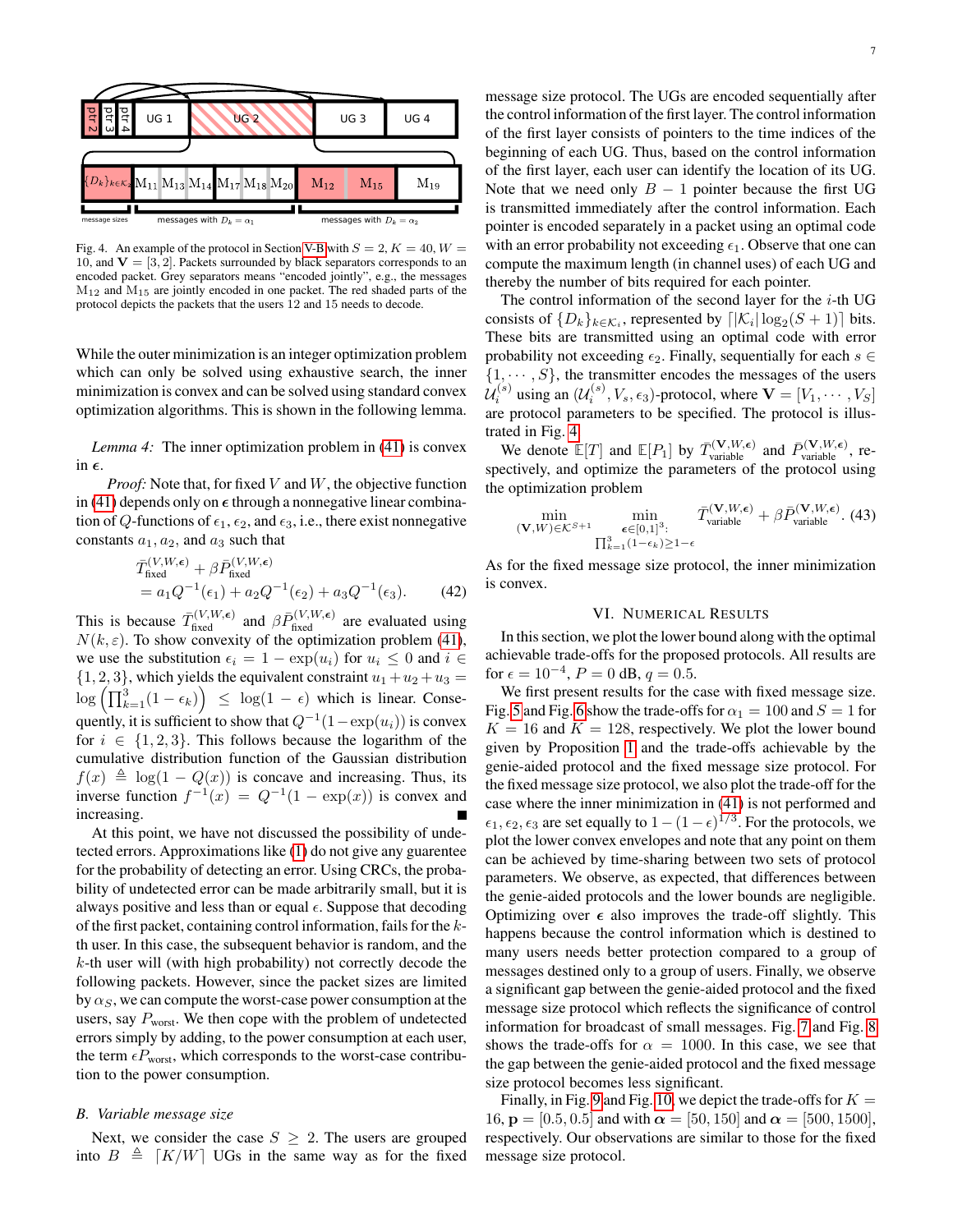

<span id="page-7-1"></span>Fig. 5. Trade-off between average transmission time and average power consumption for the case  $K = 16$ ,  $P = 1$ ,  $q = 0.5$ ,  $\alpha = 100$ ,  $S = 1$ , and  $\epsilon = 10^{-4}$ . Here, "Protocol" refers to the fixed message size protocol, while "Protocol (no  $\epsilon$  opt.)" refers to the fixed message size protocol with  $\epsilon_1 = \epsilon_2 = \epsilon_3 = 1 - (1 - \epsilon)^{1/3}.$ 



Protocol (no  $\epsilon$  opt.) 8000 Protocol Genie-aided protocol Average power [ch. uses] Average power [ch. uses] Lower bound 6000 4000 2000 0 1.7 1.75 1.8 1.85  $\cdot 10^{4}$ Average frame duration [ch. uses]

<span id="page-7-3"></span>Fig. 7. Trade-off between average transmission time and average power consumption for the case  $K = 16$ ,  $P = 1$ ,  $q = 0.5$ ,  $\alpha = 1000$ ,  $S = 1$ , and  $\epsilon = 10^{-4}$ . Here, "Protocol" refers to the fixed message size protocol, while "Protocol (no  $\epsilon$  opt.)" refers to the fixed message size protocol with  $\epsilon_1 = \epsilon_2 = \epsilon_3 = 1 - (1 - \epsilon)^{1/3}.$ 



<span id="page-7-2"></span>Fig. 6. Trade-off between average transmission time and average power consumption for the case  $K = 128$ ,  $P = 1$ ,  $q = 0.5$ ,  $\alpha = 100$ ,  $S = 1$ , and  $\epsilon = 10^{-4}$ . Here, "Protocol" refers to the fixed message size protocol, while "Protocol (no  $\epsilon$  opt.)" refers to the fixed message size protocol with  $\epsilon_1 = \epsilon_2 = \epsilon_3 = 1 - (1 - \epsilon)^{1/3}.$ 

## VII. CONCLUSION

<span id="page-7-0"></span>In this paper, we considered the AWGN broadcast channel with  $K$  users with symmetric channel conditions. The downlink transmission is organized in frames. In each frame, a message of random size (in bits) is destined to each of the users in such a way that the message sizes are unknown to the users. The message can also be of size zero, which means the user should not receive data in that frame. A user, however, still needs to decode a certain amount of information from the frame in order to learn that there is no data destined to her in this particular frame. Hence, in addition to the messages, a protocol

<span id="page-7-4"></span>Fig. 8. Trade-off between average transmission time and average power consumption for the case  $K = 128$ ,  $P = 1$ ,  $q = 0.5$ ,  $\alpha = 1000$ ,  $S = 1$ , and  $\epsilon = 10^{-4}$ . Here, "Protocol" refers to the fixed message size protocol, while "Protocol (no  $\epsilon$  opt.)" refers to the fixed message size protocol with  $\epsilon_1 = \epsilon_2 = \epsilon_3 = 1 - (1 - \epsilon)^{1/3}.$ 

needs to convey control information that describes the structure of the transmission and the sizes of the messages. We used approximations of the maximum coding rate for the AWGN channel from finite blocklength information theory to show that jointly encoding different groupings of the messages enable the protocol designer to trade-off between average frame duration and the average power consumption at the users. Specifically, we derived a lower bound for the trade-off curve which assumed that control information was available at the users, a genie-aided protocol, and two practical protocols. Our numerical results showed that the genie-aided protocol achieved a trade-off curve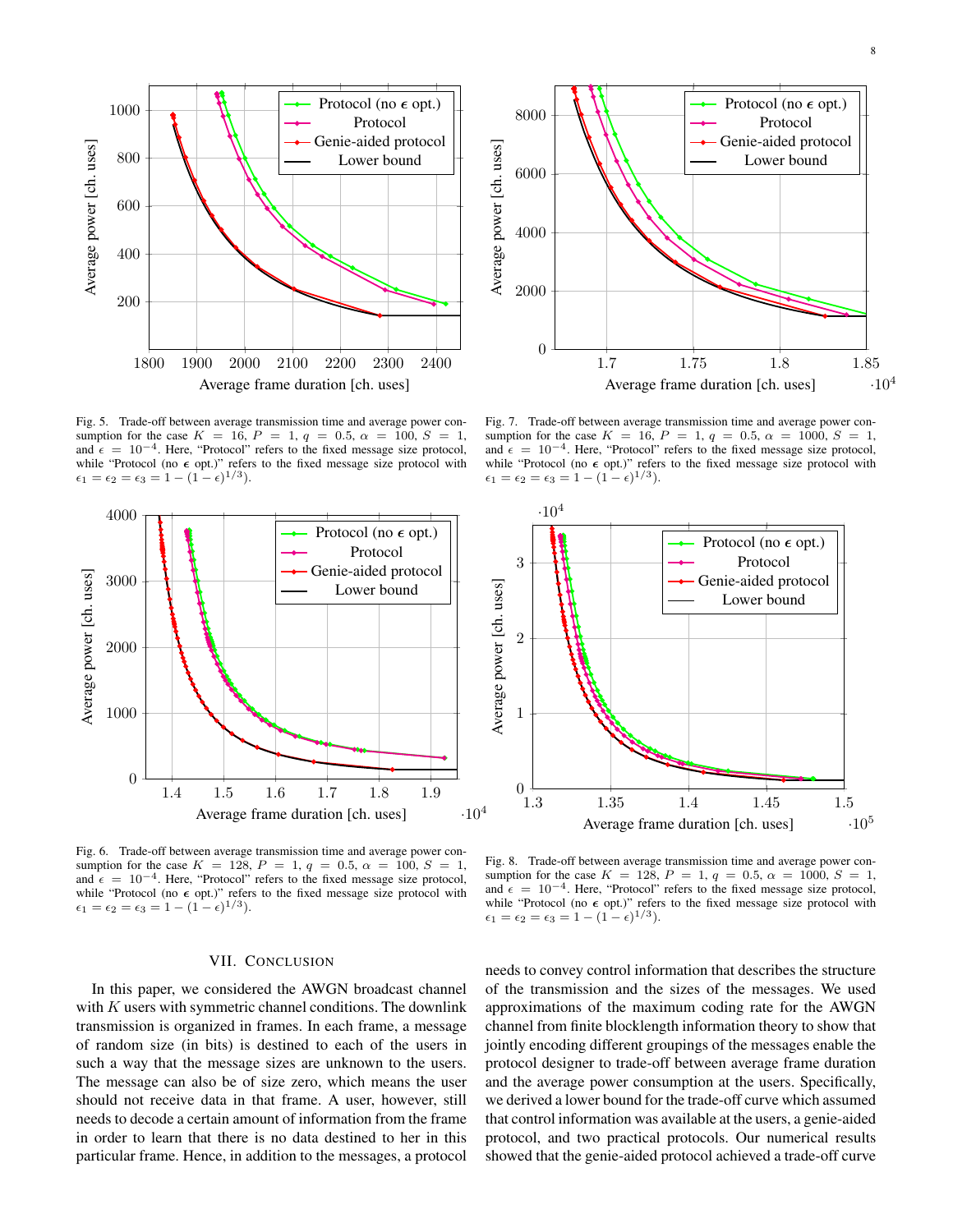

<span id="page-8-1"></span>Fig. 9. Trade-off between average transmission time and average power consumption for the case  $K = 16$ ,  $P = 1$ ,  $q = 0.5$ ,  $p = [0.5, 0.5]$ ,  $\alpha = [50, 150], S = 2$ , and  $\epsilon = 10^{-4}$ .



<span id="page-8-2"></span>Fig. 10. Trade-off between average transmission time and average power consumption for the case  $K = 16$ ,  $P = 1$ ,  $q = 0.5$ ,  $p = [0.5, 0.5]$ ,  $\alpha = [500, 1500], S = 2$ , and  $\epsilon = 10^{-4}$ .

that closely matched the lower bound. For both of our practical protocols, the control information led to a significantly worse trade-off curves when the messages were small and when compared to the genie-aided protocol. There are several directions for future research:

- 1) In Section [III,](#page-2-0) we significantly restricted our general system model to a space of practical and tractable protocols. A rigorous information-theoretic treatment of our general system model might lead to improved protocols and lower bounds.
- 2) The system model has two obvious extensions: one can extend the system model to include fading, and one can introduce asymmetric channel conditions using results from [\[9\]](#page-9-8).

3) While we are able to quantify the suboptimality of our protocols by comparison to the lower bound, our protocols are still heuristic. One interesting idea for future research is to systematically investigate the design of good protocols that include control information.

# <span id="page-8-0"></span>APPENDIX I PROOF OF LEMMA [2](#page-4-1)

By definition of the lower convex envelope, for every  $x \in$  $\mathbb{R}^S_+$ , there exists a vector  $\nu \in \mathbb{R}^S_+$  with  $\mathbf{1}_S^T \nu = 1$  and I points  $\mathbf{a}_i \in \mathbb{R}_+^S$ , for  $i \in \{1, \cdots, I\}$ , such that

$$
\breve{\phi}_{\beta}(\mathbf{x}) = \sum_{i=1}^{I} \nu_i \phi_{\beta}(\mathbf{a}_i)
$$
\n(44)

and such that

$$
\mathbf{x} = \sum_{i=1}^{I} \nu_i \mathbf{a}_i.
$$
 (45)

Since  $N(n, \epsilon)$  is concave in n, we have that  $\phi_{\beta}(\mathbf{x})$  is concave on the simplex  $A_{\kappa} \triangleq {\mathbf{x} \in \mathbb{R}_{+}^{S} : \mathbf{1}_{S}^{T} \mathbf{x} = \kappa}$  for every  $\kappa \in \mathbb{R}_{+}$ . Consequently, for  $i \in \{1, \cdots, I\}$ , we have

$$
\phi_{\beta}(\mathbf{a}_i) = \phi_{\beta} \left( \sum_{s=1}^{S} \frac{a_{i,s}}{\mathbf{1}_{S}^{T} \mathbf{a}_i} \bar{\mathbf{0}}_s^{S} (\mathbf{1}_{S}^{T} \mathbf{a}_i) \right)
$$
(46)

$$
\geq \sum_{s=1}^{S} \frac{a_{i,s}}{\mathbf{1}_{S}^{\mathrm{T}} \mathbf{a}_{i}} \phi_{\beta} \left( \bar{\mathbf{0}}_{s}^{S} \left( \mathbf{1}_{S}^{\mathrm{T}} \mathbf{a}_{i} \right) \right)
$$
(47)

$$
= \sum_{s=1}^{S} \frac{a_{i,s}}{\mathbf{1}_{S}^{\mathrm{T}} \mathbf{a}_{i}} \phi_{\beta}^{(s)} \left( \mathbf{1}_{S}^{\mathrm{T}} \mathbf{a}_{i} \right). \tag{48}
$$

 $\cdot 10^{4}$ bound [\(44\)](#page-8-0) as In [\(46\)](#page-8-0),  $\mathbf{0}_s^S(x)$  denotes an S-dimensional vector with x in the s-th entry and zeroes in the rest, [\(47\)](#page-8-0) follows by Jensen's inequality (concave) applied to  $\phi_\beta(\mathbf{x})$  on the simplex  $\mathcal{A}_{\mathbf{1}_S^{\mathbf{T}}\mathbf{a}_i}$ , and [\(48\)](#page-8-0) is by the definition of  $\phi_{\beta}^{(s)}$  $\beta^{(s)}(\cdot)$  in [\(36\)](#page-4-1). bWe can now lower-

$$
\breve{\phi}_{\beta}(\mathbf{x}) \ge \sum_{s=1}^{S} \sum_{i=1}^{I} \frac{\nu_i a_{i,s}}{\mathbf{1}_{S}^{\mathrm{T}} \mathbf{a}_i} \phi_{\beta}^{(s)}(\mathbf{1}_{S}^{\mathrm{T}} \mathbf{a}_i)
$$
(49)

$$
\geq \sum_{s=1}^{S} \sum_{i=1}^{I} \frac{\nu_i a_{i,s}}{\mathbf{1}_S^{\mathrm{T}} \mathbf{a}_i} \breve{\phi}_{\beta}^{(s)} \left( \mathbf{1}_S^{\mathrm{T}} \mathbf{a}_i \right)
$$
(50)

$$
\geq \sum_{s=1}^{S} \left( \sum_{i=1}^{I} \frac{\nu_i a_{i,s}}{\mathbf{1}_{S}^{T} \mathbf{a}_i} \right) \breve{\phi}_{\beta}^{(s)} \left( \frac{\sum_{i=1}^{I} \frac{\nu_i a_{i,s}}{\mathbf{1}_{S}^{T} \mathbf{a}_i} \mathbf{1}_{S}^{T} \mathbf{a}_i}{\sum_{i=1}^{I} \frac{\nu_i a_{i,s}}{\mathbf{1}_{S}^{T} \mathbf{a}_i}} \right) (51)
$$

$$
= \sum_{s=1}^{S} \zeta_s \breve{\phi}_{\beta}^{(s)}(x_s/\zeta_s).
$$

Here, [\(49\)](#page-8-0) is by [\(44\)](#page-8-0) and [\(48\)](#page-8-0), [\(50\)](#page-8-0) is by  $\phi_{\beta}^{(s)}$  $\check{\phi}_{\beta}^{(s)}(x) \geq \check{\phi}_{\beta}^{(s)}$  $\int_{\beta}^{(s)}(x)$  for  $x \geq 0$ , [\(51\)](#page-8-0) follows by Jensen's inequality (convex) applied to  $\breve{\phi}_{\beta}^{(s)}$  $\beta_{\beta}^{(s)}(\cdot)$ , and [\(52\)](#page-8-0) follows by setting  $\zeta_s \triangleq \sum_{i=1}^I \frac{\nu_i a_{i,s}}{1 \cdot s_{i,s}}$  $\frac{\partial_i a_{i,s}}{\partial_i \mathbf{a}_i}$  and by using  $\sum_{i=1}^{I} \nu_i a_{i,s} = x_s$  by [\(45\)](#page-8-0). Thus, we have shown that the LHS of [\(35\)](#page-4-1) is larger than or equal the RHS of [\(35\)](#page-4-1).

Next, we establish the equality in [\(35\)](#page-4-1). Suppose, on the contrary, that there exists a positive vector  $\overline{\zeta} \in \mathbb{R}^S$  such that